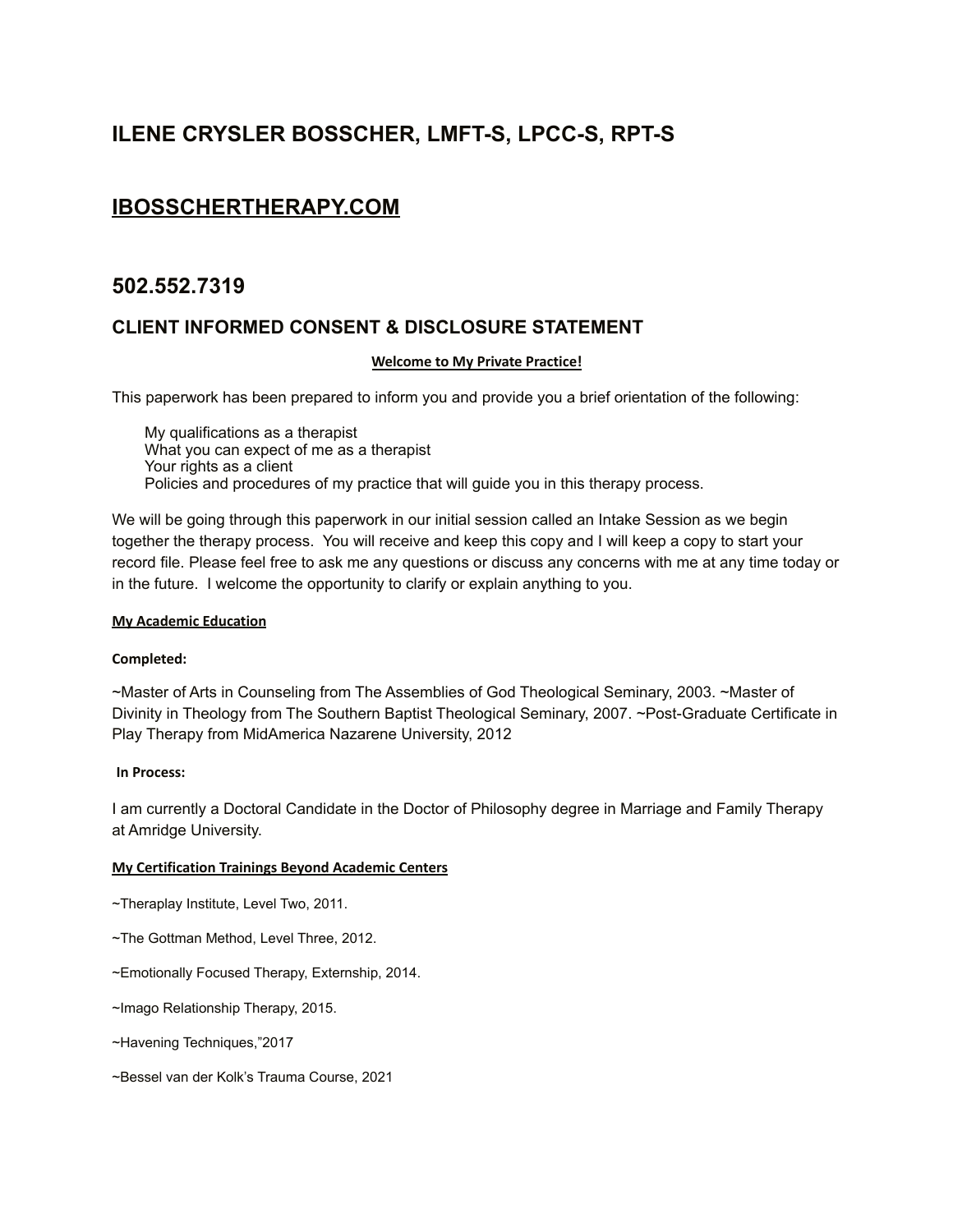#### **My Philosophy of Therapy:**

I am a Solution-Focused Therapist, which means that from the beginning of our time together I am helping you look for what is working for you as well as what is not. We will celebrate everything what is working well for you, but our focus will be on what you identify is not working well for you in your life. The goals that we will set will reflect this focus. Something to keep in mind is that we need to be working together. You know the unique information about yourself and what is not working for you, and I know how to address change and the action steps to make that a possibility. We will work together to change what needs to be changed in your life. One of the elements of this theory that I love is that it is client centered not protocol centered. Therapy is about change and since how everyone needs to change is unique to them, I believe this is an effective way to discover that.

#### **Your Rights as a Client:**

- You have the right as a client to know and understand any procedures, methods, techniques, and time involved in therapy.
- I consider you an expert about yourself. I do not know any of your details until you inform me.
- You should also be aware that as you engage in therapy those discussions of memories and current situations maybe upsetting to you and cause you pain. This is not usual. Many people feel worse before they feel better as they move through their therapy.

● I believe that it is best for us to have an ending session before termination so that I can provide you with a summary of what we have accomplished and what if anything needs additional therapy sessions.

#### **I need to follow the guidelines from two different sources:**

1) **Professional Ethics** of a Licensed Marriage and Family Therapist/ Licensed Professional Clinical Counselor:

I would like to note about one aspect of the AAMFT Code of Ethics concerning our relationship as client and therapist. Our relationship is a professional therapeutic relationship not a social, business, or romantic relationship. Sexual intimacy between a therapist and client is never appropriate. it.

2**) The Laws** of The State of Kentucky and sometimes the Federal Government have laws that need to be followed concerning the confidentiality of our relationship:

I am a mandated reporter by the State of Kentucky and therefore there are certain situations where I am required by law to break your confidentiality and reveal information obtained during therapy without your permission. These situations are: If you threaten bodily harm or death to yourself or another person, If a court of law issues a legitimate court order that is signed by a judge, If you reveal information relative to the past or present physical abuse, sexual abuse, or neglect of a minor who is under 18 years of age. or elder, If you are in therapy by an order of a court of law, If you are involved in a criminal or delinquency proceeding.

#### **Policies and Procedures of my Practice:**

Appointments: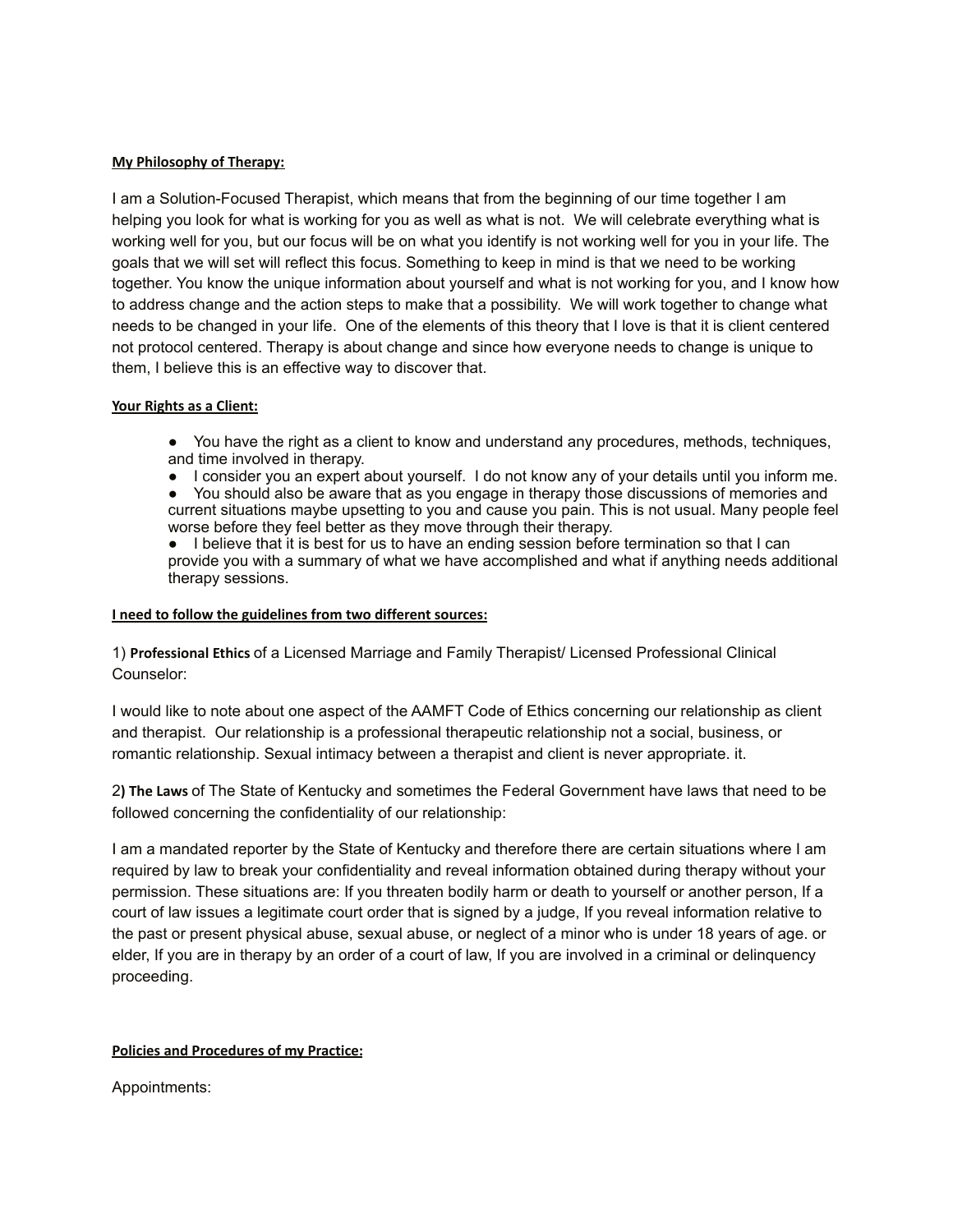● Appointments must be canceled or rescheduled 24 hours in advanced of the scheduled appointment to avoid being charged for the appointment at the rate that would apply to the length and type of appointment that was agreed upon.

#### **My Standard Fees:**

● For individuals, couples, families, or groups of 2 or more: \$135.00 per 45-minute therapy session.

- For a list of additional services provided please ask.
- The Formal Intake Process could include some of the following: Orientation to Practice

Client Reported History and Current Situation

Genogram

Events Timeline

Client Goal Setting and Prioritizing of Them Assessments

● I require payment for the sessions at the end of the session and I do not keep accounts receivable. I accept major credit cards, Health Saving Account Debit Cards, Flexible Spending Debit Cards, PayPal, and Venmo.

● Please note: to continue in therapy with me, I need to see you a minimum of one session per month.

#### **Assessments:**

● When diagnostic testing is appropriate and recommended, the costs for such testing are in addition to the session fee described above. The costs vary depending on the test.

| $\bullet$ | Gottman                                    | $$140.00$ per couple                  |
|-----------|--------------------------------------------|---------------------------------------|
| $\bullet$ | Prepare/Enrich                             | \$100.00 per couple                   |
| $\bullet$ | <b>Taylor-Johnson Temperament Analysis</b> | \$50.00 per Individual<br>test        |
| $\bullet$ | <b>Taylor-Johnson Temperament Analysis</b> | \$200.00<br>couple<br>per<br>(4Tests) |
| $\bullet$ | Parent/Child MIM                           | \$135.00 per session                  |
|           |                                            |                                       |

Method of Payment:

- We/I plan on paying for our/my therapy with this method of payment: ● HAS/FSA/Credit/Debit Card
- number
- - Expiration Date CVV Zip code

## **AFFIRMATION OF CLIENTS TO PARTICIPATE IN THERAPY**

I (We) affirm that I have gone over all of the above with Ilene Crysler Bosscher, MA, MDiv, LMFT-S, LPCC-S, RPT-S and that I (We) understand the facts presented therein. I (We) have asked for clarification or further explanation where it was unclear.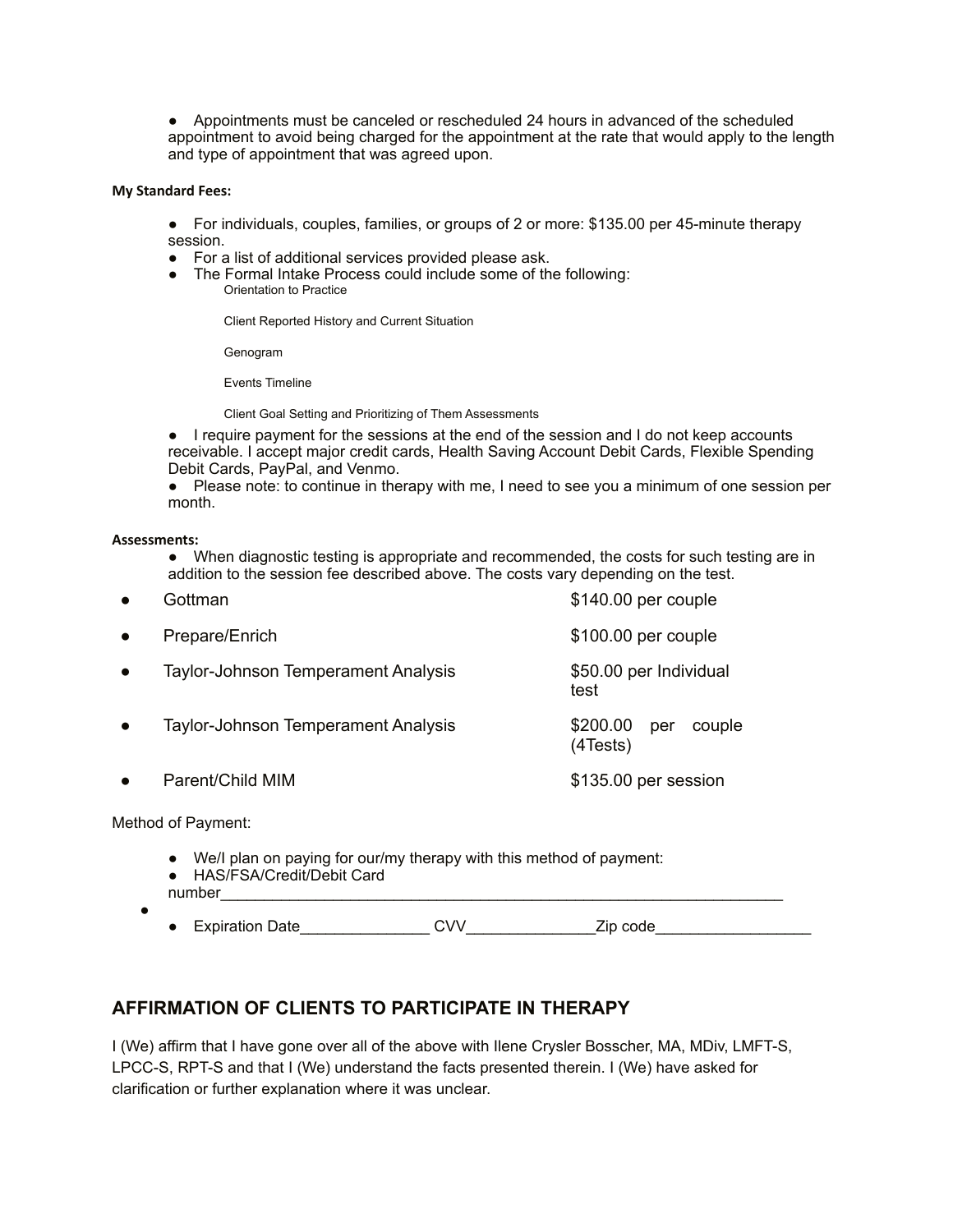| I (We) consent to participate in evaluation and treatment and that my signature below affirms my |
|--------------------------------------------------------------------------------------------------|
| voluntary consent to receive therapy.                                                            |

| Name of Client                                            | Signature of Client                                                       | Date |          |  |  |
|-----------------------------------------------------------|---------------------------------------------------------------------------|------|----------|--|--|
|                                                           |                                                                           |      |          |  |  |
|                                                           |                                                                           |      |          |  |  |
| Name of Client                                            | Signature of Client<br>Date                                               |      |          |  |  |
|                                                           | Signature of Ilene Crysler Bosscher, MA, MDiv, LMFT-S, LPCC-S, RPT-S Date |      |          |  |  |
| <b>Your Current Contact Information:</b>                  |                                                                           |      |          |  |  |
| <b>Street Address</b>                                     |                                                                           |      |          |  |  |
| City                                                      | State                                                                     |      | Zip code |  |  |
| Email Addresses that you would like me to contact you at. |                                                                           |      |          |  |  |
| Work, and cell phone numbers that I may contact you at.   |                                                                           |      |          |  |  |
| Cell                                                      |                                                                           |      |          |  |  |
|                                                           |                                                                           |      |          |  |  |

Is it ok for me to leave a text message on your phone?  $\mathcal{L}_\text{max}$  , and the set of the set of the set of the set of the set of the set of the set of the set of the set of the set of the set of the set of the set of the set of the set of the set of the set of the set of the

## **SOLUTION FOCUSED BRIEF THERAPY HOMEWORK**

## For The Second Session

The theory of Solution Focused Brief Therapy considers you, the client to be 'an expert' on yourself. Who better to know you and your situation than you! To develop your Solution Focused Goals, think about these questions, note your thoughts and when you come back for the second appointment be ready to discuss them. We will turn what isn't working well into goals of your therapy.

What is working well for you?

What is not working well for you?

The Theory's Miracle Question: If you woke up tomorrow and your life was without what wasn't working for you in your life, what would your life look like?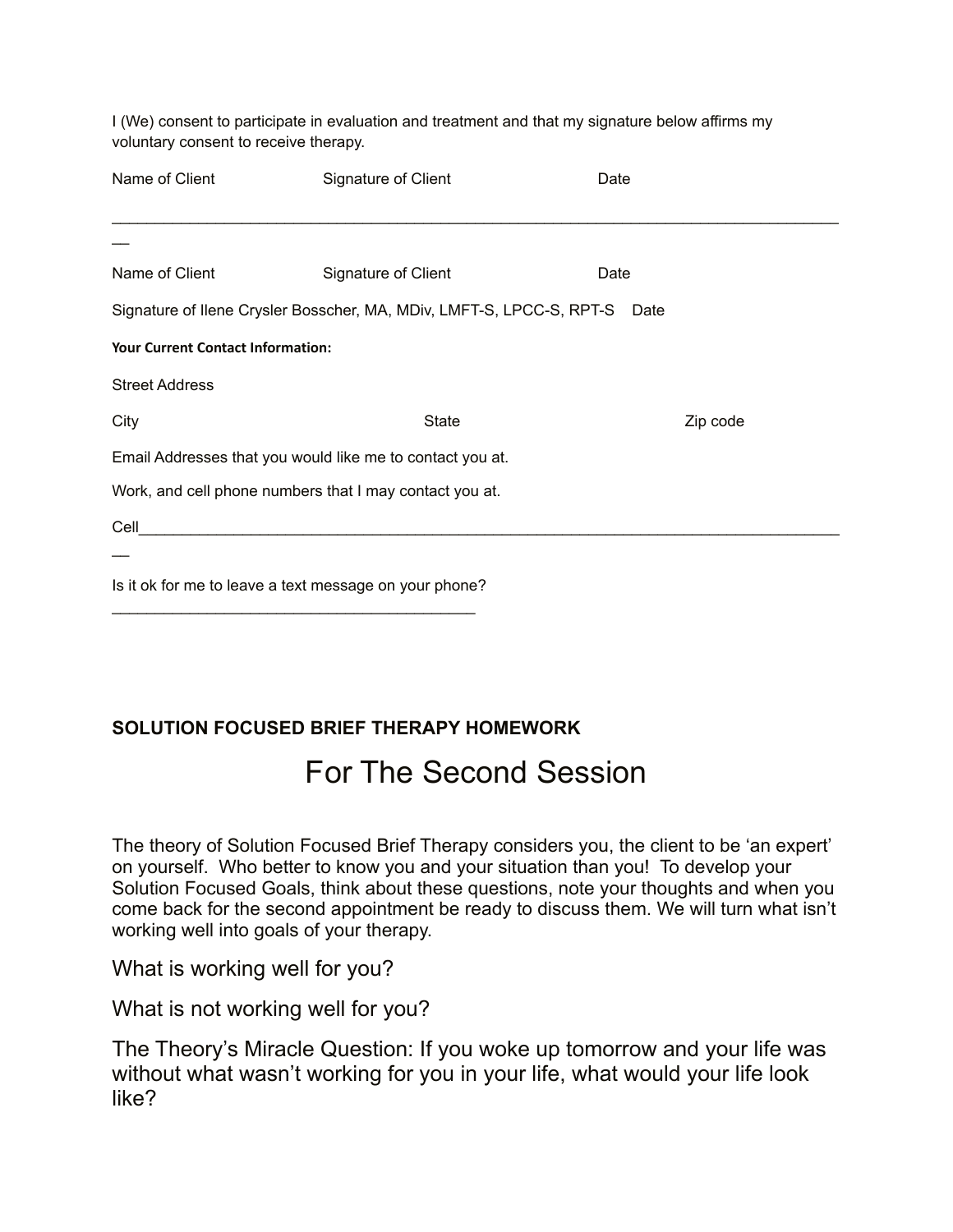# GOALS

# FOR THE SECOND SESSION

1. 2. 3. 4. 5.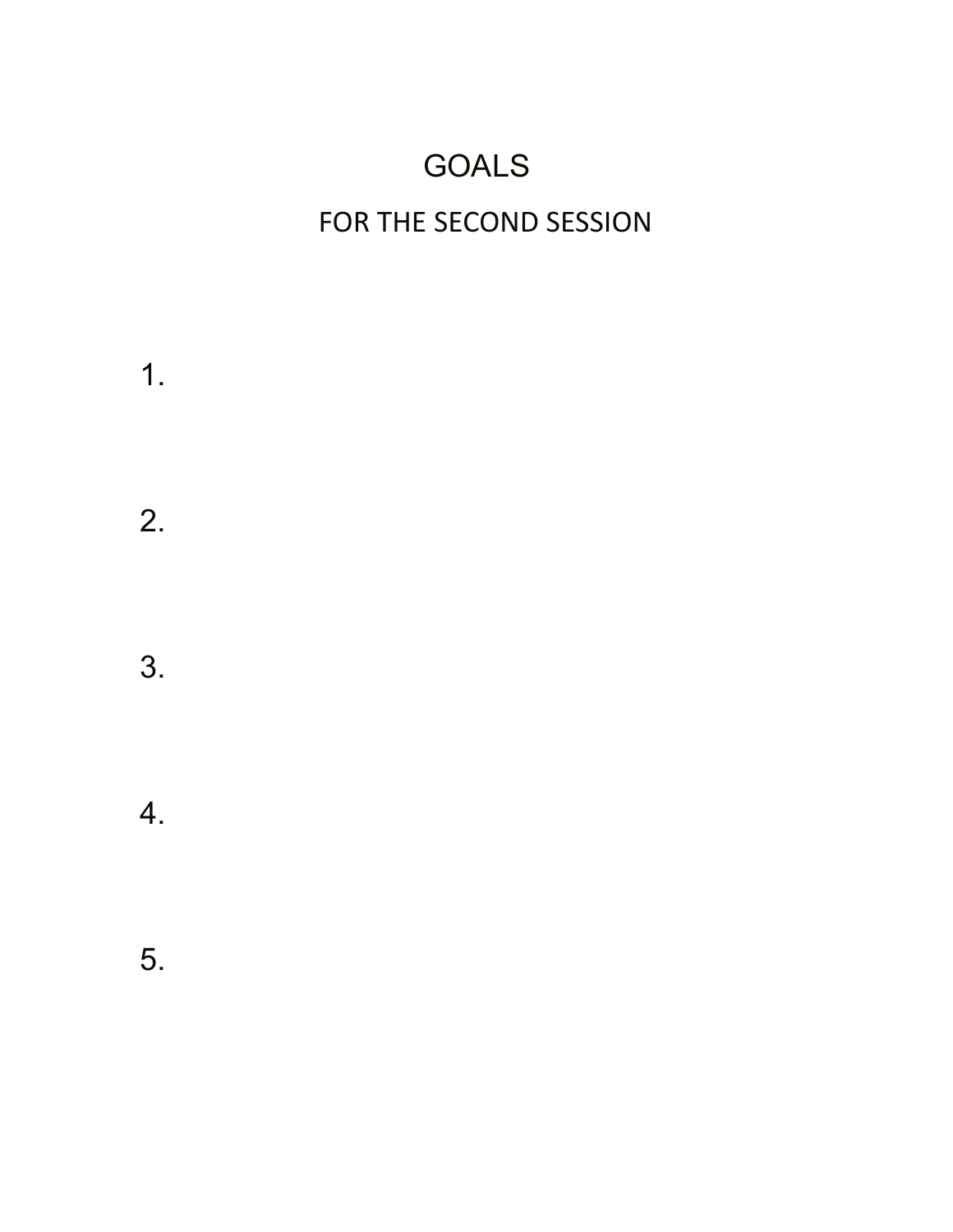### ILENE CRYSLER BOSSCHER, MDIV, MA, LMFT-S, LPCC-S, RPT-S ADVANCED SOLUTIONS COUNSELING AND PLAY THERAPY CENTER, PLLC Advancedsolutionscc@gmail.com 502.552.7319

#### **RELEASE OF INFORMATION**

When this form is filled out, completed, and signed this form authorizes the release of, and addition to, information that I contained in your clinical record to and from the person or persons and or organizations designated.

 $\mathcal{L}_\mathcal{L} = \mathcal{L}_\mathcal{L} = \mathcal{L}_\mathcal{L} = \mathcal{L}_\mathcal{L} = \mathcal{L}_\mathcal{L} = \mathcal{L}_\mathcal{L} = \mathcal{L}_\mathcal{L} = \mathcal{L}_\mathcal{L} = \mathcal{L}_\mathcal{L} = \mathcal{L}_\mathcal{L} = \mathcal{L}_\mathcal{L} = \mathcal{L}_\mathcal{L} = \mathcal{L}_\mathcal{L} = \mathcal{L}_\mathcal{L} = \mathcal{L}_\mathcal{L} = \mathcal{L}_\mathcal{L} = \mathcal{L}_\mathcal{L}$ 

The purpose of the disclosure is:

Name(s) of Client(s) Date or Dates of Birth

Authorization is hereby granted to Ilene Crysler Bosscher, MA, MDIV, LMFT-S, LPCC-S, RPT-S to release and or obtain the information specified below to and or from:

\_\_\_\_\_\_\_\_\_\_\_\_\_\_\_\_\_\_\_\_\_\_\_\_\_\_\_\_\_\_\_\_\_\_\_\_\_\_\_\_\_\_\_\_\_\_\_\_\_\_\_\_\_\_\_\_\_\_\_\_\_\_\_\_\_\_\_\_\_\_

 $\mathcal{L}_\text{max} = \mathcal{L}_\text{max} = \mathcal{L}_\text{max} = \mathcal{L}_\text{max} = \mathcal{L}_\text{max} = \mathcal{L}_\text{max} = \mathcal{L}_\text{max} = \mathcal{L}_\text{max} = \mathcal{L}_\text{max} = \mathcal{L}_\text{max} = \mathcal{L}_\text{max} = \mathcal{L}_\text{max} = \mathcal{L}_\text{max} = \mathcal{L}_\text{max} = \mathcal{L}_\text{max} = \mathcal{L}_\text{max} = \mathcal{L}_\text{max} = \mathcal{L}_\text{max} = \mathcal{$ 

\_\_\_\_\_\_\_\_\_\_\_\_\_\_\_\_\_\_\_\_\_\_\_\_\_\_\_\_\_\_\_\_\_\_\_\_\_\_\_\_\_\_\_\_\_\_\_\_\_\_\_\_\_\_\_\_\_\_\_\_\_\_\_\_\_\_\_\_\_\_

Name, Title, Organization

\_\_Address

 $\overline{\phantom{a}}$ 

| City, State, Zip code | Phone |
|-----------------------|-------|
|-----------------------|-------|

Information to be released and/or requested is checked below:

| Assessment                       | <b>Treatment Plan</b>              |
|----------------------------------|------------------------------------|
|                                  |                                    |
| Psychosocial<br>Evaluation       | Dates of Treatment                 |
| Psychological<br>Evaluation      | <b>Diagnosis</b>                   |
| <b>Psychiatric</b><br>Evaluation | Progress Report/Attendance Reports |
| <b>Medical</b><br>Reports        | Termination/Discharge Summary      |